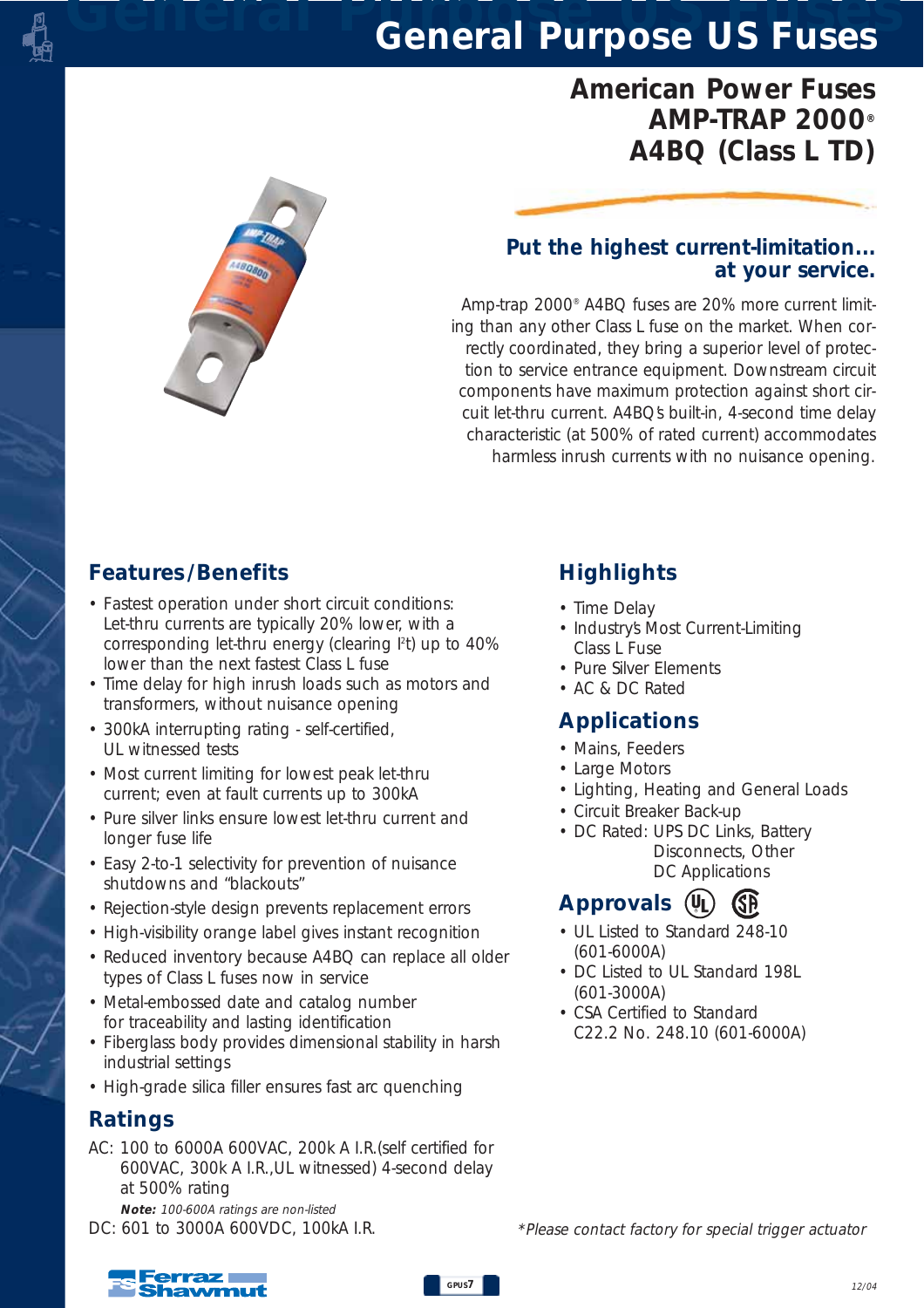*American Power Fuses AMP-TRAP 2000® A4BQ (Class L TD)*

### *Standard Fuse Ampere Ratings*

| Ampere<br>Rating | Catalog<br><b>Number</b> | Reference<br><b>Number</b> |
|------------------|--------------------------|----------------------------|
| 100              | A4BO100                  | J215771                    |
| 150              | A4BQ150                  | X218336                    |
| 200              | A4BO200                  | L222581                    |
| 250              | A4BQ250                  | H200889                    |
| 300              | A4BQ300                  | F201945                    |
| 350              | A4BO350                  | Y211690                    |
| 400              | A4BO400                  | E213237                    |
| 450              | A4BO450                  | D214248                    |
| 500              | A4BQ500                  | F214756                    |
| 600              | A4BQ600                  | K215772                    |
| 601              | A4BO601                  | H217311                    |
| 650              | A4BQ650                  | M217821                    |
| 700              | A4BO700                  | Y218337                    |
| 750              | A4BO750                  | K218854                    |
| 800              | A4BQ800                  | 7219373                    |
| 900              | A4BQ900                  | W219899                    |
| 1000             | A4BO1000                 | P216282                    |
| 1200             | A4BQ1200                 | R216790                    |
| 1350             | A4BQ1350                 | G217310                    |
| 1400             | A4BO1400                 | L217820                    |
| 1500             | A4BQ1500                 | J218853                    |
| 1600             | A4BQ1600                 | Y219372                    |
| 1800             | A4BO1800                 | V219898                    |
| 2000             | A4BQ2000                 | B223101                    |
| 2500             | A4BQ2500                 | V201429                    |
| 3000             | A4BQ3000                 | F211168                    |
| 3500             | A4BQ3500                 | F212202                    |
| 4000             | A4BQ4000                 | W213735                    |
| 5000             | A4BO5000                 | K215266                    |
| 6000             | A4BO6000                 | O216283                    |









 $\circ$  $\circ$  $\circ$  $\circ$  $\circ$ *4001-6000A*

*Safety Note: Class L fuses are dimensioned for one-way interchangeability. A Class L fuse of any lower ampere rating can be substituted for a given Class L fuse.*

#### *Dimensions*

| <b>AMPERE</b> | A         |     |           | B   |      | C  |           | D   | E           |    |  |  |
|---------------|-----------|-----|-----------|-----|------|----|-----------|-----|-------------|----|--|--|
| <b>RATING</b> | In.       | mm  | In.       | mm  | In.  | mm | In.       | mm  | In.         | mm |  |  |
| 100-600       | $8 - 5/8$ | 219 | $\bigcap$ | 51  | 5/16 | 8  | $1 - 5/8$ | 41  | $2 - 13/32$ | 61 |  |  |
| 601-800       | $8 - 5/8$ | 219 | $2 - 1/2$ | 63  | 3/8  | 9  |           | 51  | $2 - 13/32$ | 61 |  |  |
| 801-1200      | $10-3/4$  | 273 | $2 - 1/2$ | 63  | 3/8  | 9  |           | 51  | $3-15/32$   | 88 |  |  |
| 1201-1600     | $10-3/4$  | 273 | 3         | 76  | 7/16 | 11 | $2 - 3/8$ | 60  | $3-15/32$   | 88 |  |  |
| 1601-2000     | $10-3/4$  | 273 | $3-1/2$   | 89  | 1/2  | 12 | $2 - 3/4$ | 70  | $3-15/32$   | 88 |  |  |
| 2001-2500     | $10-3/4$  | 273 | $4 - 1/2$ | 114 | 3/4  | 19 | $3 - 1/2$ | 89  | $3-15/32$   | 88 |  |  |
| 2501-3000     | $10-3/4$  | 273 | 5         | 127 | 3/4  | 19 | Δ         | 102 | $3-15/32$   | 88 |  |  |
| 3001-4000     | $10-3/4$  | 273 | $5 - 3/4$ | 146 | 3/4  | 19 | $4 - 3/4$ | 121 | $3-15/32$   | 88 |  |  |
| 4001-5000     | $10-3/4$  | 273 | $6-1/4$   | 159 |      | 25 | $5-1/4$   | 133 | $3-15/32$   | 88 |  |  |
| 5001-6000     | $10-3/4$  | 273 | $7 - 1/8$ | 181 |      | 25 | $5 - 3/4$ | 146 | $3-15/32$   | 88 |  |  |

*GPUS8*

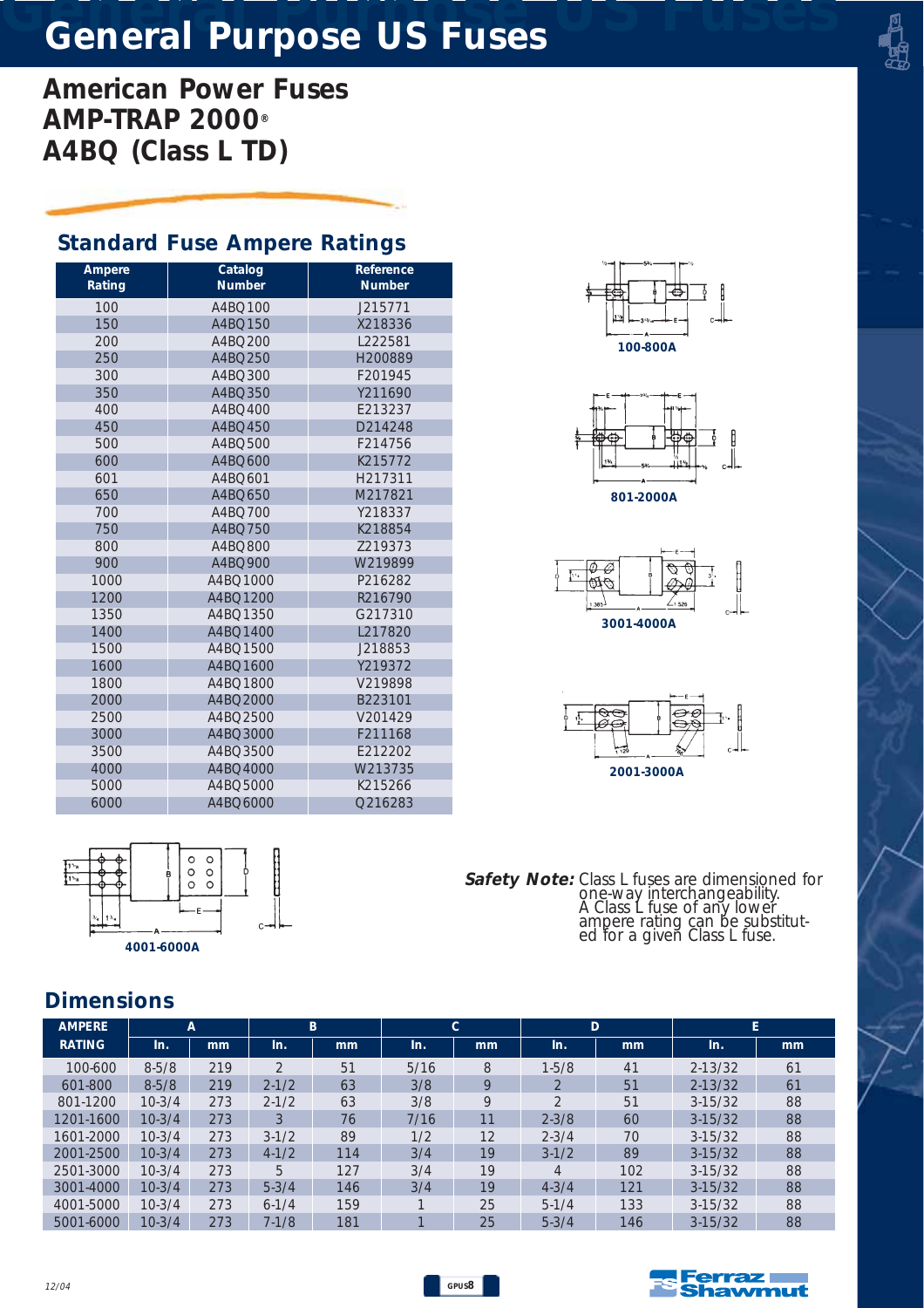## *American Power Fuses AMP-TRAP 2000® A4BQ (Class L TD)*

### *A4BQ (601 to 6000) Let-Thru Current in kilo-Amperes*

| Available Fault | 601        |    | 800        |    | 1000       |    | 1200       |    | 1600       |    | 2000       |     | 2500            |     | 3000            |     | 4000       |     | 5000       |     | 6000       |     |
|-----------------|------------|----|------------|----|------------|----|------------|----|------------|----|------------|-----|-----------------|-----|-----------------|-----|------------|-----|------------|-----|------------|-----|
| <b>RMS AMPS</b> | <b>RMS</b> | P  | <b>RMS</b> | P  | <b>RMS</b> | IP | <b>RMS</b> | IP | <b>RMS</b> | IP | <b>RMS</b> | IP  | <b>RMS</b>      | IP  | <b>RMS</b>      | IP  | <b>RMS</b> | IP. | <b>RMS</b> | IP  | <b>RMS</b> | IP  |
| 10,000          | 7.4        | 17 | 8.7        | 20 | 10         | 23 | 10         | 23 | 10         | 23 | 10         | 23  | 10              | 23  | 10              | 23  | 10         | 23  | 10         | 23  | 10         | 23  |
| 15,000          | 8.3        | 19 | 10         | 23 | 12         | 27 | 13         | 30 | 15         | 35 | 15         | 35  | 15 <sup>°</sup> | 35  | 15 <sup>1</sup> | 35  | 15         | 35  | 15         | 35  | 15         | 35  |
| 20,000          | 9.1        | 21 | 11         | 25 | 13         | 29 | 14         | 33 | 17         | 39 | 20         | 46  | 20              | 46  | 20              | 46  | 20         | 46  | 20         | 46  | 20         | 46  |
| 25,000          | 9.8        | 23 | 12         | 27 | 13         | 31 | 15         | 35 | 18         | 42 | 22         | 50  | 25              | 58  | 25              | 58  | 25         | 58  | 25         | 58  | 25         | 58  |
| 30,000          | 10         | 24 | 13         | 29 | 14         | 33 | 16         | 37 | 20         | 45 | 23         | 53  | 29              | 66  | 30              | 69  | 30         | 69  | 30         | 69  | 30         | 69  |
| 35,000          |            | 25 | 13         | 30 | 15         | 35 | 17         | 39 | 20         | 47 | 24         | 56  | 30              | 69  | 35              | 81  | 35         | 81  | 35         | 81  | 35         | 81  |
| 40,000          | 12         | 27 | 14         | 32 | 16         | 37 | 18         | 41 | 21         | 49 | 25         | 58  | 31              | 72  | 36              | 83  | 40         | 92  | 40         | 92  | 40         | 92  |
| 50,000          | 13         | 29 | 15         | 34 | 17         | 40 | 19         | 44 | 23         | 53 | 27         | 63  | 34              | 78  | 39              | 89  | 48         | 111 | 50         | 115 | 50         | 115 |
| 60,000          | 13         | 30 | 16         | 36 | 18         | 42 | 20         | 47 | 25         | 57 | 29         | 67  | 36              | 83  | 41              | 94  | 51         | 118 | 60         | 138 | 60         | 138 |
| 80,000          | 14         | 33 | 17         | 40 | 20         | 46 | 23         | 52 | 27         | 62 | 32         | 73  | 40              | 91  | 45              | 104 | 57         | 130 | 67         | 153 | 77         | 176 |
| 100,000         | 16         | 36 | 19         | 43 | 22         | 50 | 24         | 56 | 29         | 67 | 34         | 79  | 43              | 98  | 49              | 112 | 61         | 140 | 72         | 165 | 83         | 190 |
| 150,000         | 18         | 41 | 21         | 49 | 25         | 57 | 28         | 64 | 33         | 77 | 39         | 90  | 49              | 112 | 56              | 128 | 70         | 160 | 82         | 189 | 94         | 217 |
| 200.000         | 20         | 45 | 24         | 54 | 27         | 63 | 31         | 71 | 37         | 84 | 43         | 100 | 53              | 123 | 61              | 141 | 77         | 176 | 90         | 208 | 104        | 239 |

*The current limiting effect of A4BQ Class L fuses is presented in the table above. This table correlates actual fuse peak let-thru currents with equal value peak currents reached in the first half cycle (worst case) of short circuits in unfused circuits. The let-thru current is expressed as "Apparent RMS Symmetrical Amperes" in order to be more useful for practical applications. The currents are based on an assumed 15% power factor. Example: An A4BQ1200, when applied in a circuit with 40,000 RMS symmetrical amperes available, will limit that current during a short circuit, to an apparent 18,000 RMS symmetrical amperes. Under this condition, any equipment being protected would be subjected to only 18,000 RMS amperes.*



#### *A4BQ 601 to 6000*